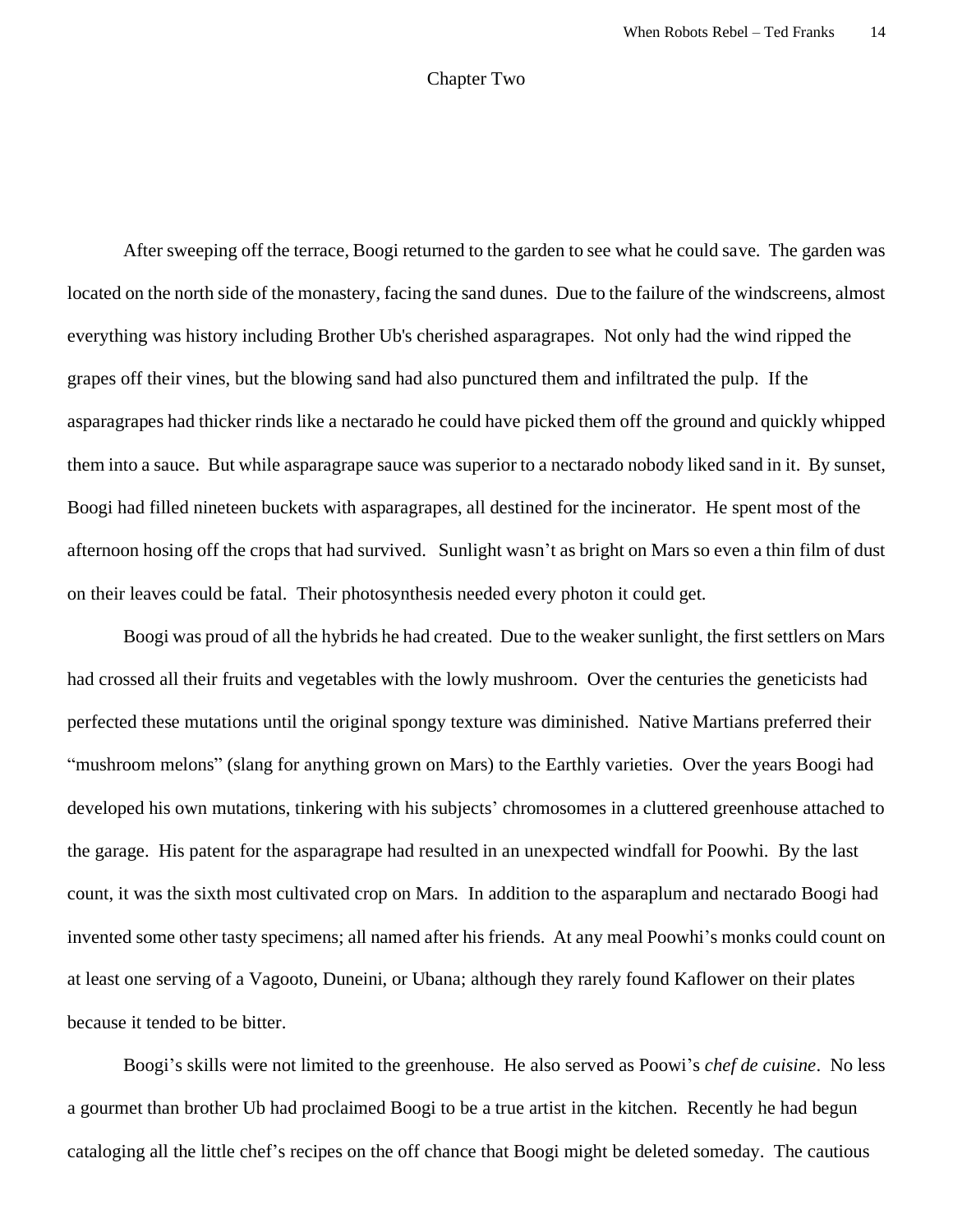monk even kept a blueprint to the cherished Asparagrape soufflé under his mattress. Understandably the bipot hoped that Ub's endeavors would prove unnecessary.

As the red eye of the sun sank into the gloomy dunes of the western plateau Boogi felt a distressing surge of loneliness. Although he recognized this melancholy for what it was, just another human trait programmed into his software, he didn't enjoy it very much. This same emotion had overcome him earlier in the day while sweeping. Both times it seemed to come out of nowhere. Boogi tried to self-analyze but the feeling's inception still baffled him.

He scanned the distant shadows for the tiny blinking light which appeared every evening. His GPS had determined that it was a navigation beacon on top of an air containment tower, one of at least a hundred towers encircling the Valles Marineris basin. The ninety-nine-story steel lattice spire was crucial for the colonization of Mars. Its gas deflectors created a magnetic force field that prevented the terraformers' artificial air from dissipating into space. Each tower's force field merged with the fields on either side, creating a humongous air bubble over the canyons. The inhabitants living in the bubble avoided the area just past the towers, which they called *the border*. Only robots ventured past this imaginary line where the air pressure dropped rapidly. Boogi had been told (probably by Vagoo) that there were air-breathers, hermits and malcontents, who chose to live out there adjacent to the border beneath the blinking lights. The bipot imagined that each hermit had their own reason for settling down in the boondocks. But they did have one thing in common: a desire to leave something behind.

In the end, Boogi chalked up his loneliness to the fact that he had no past. Right after he was shipped to Mars nine years ago his core had been deleted and a new personality had been installed in its place. Since he had no memory of Earth he often felt like he had been marooned here. If he could just find out who he was he might feel more at home. Until then his birthplace would have to be Poowhi, although technically Poowhi was the location of his last deletion. Recently Dunei had searched the archives and found a copy of Boogi's original shipping receipt. The delivery address was of course Poowhi and Ub's signature was on the dotted line. But the "shipping from" address offered a tantalizing clue to Boogi's previous existence. It was *Le Jules Verne*, located on the second floor of the Eiffel Tower in Paris. Of course Boogi was delighted when Dunei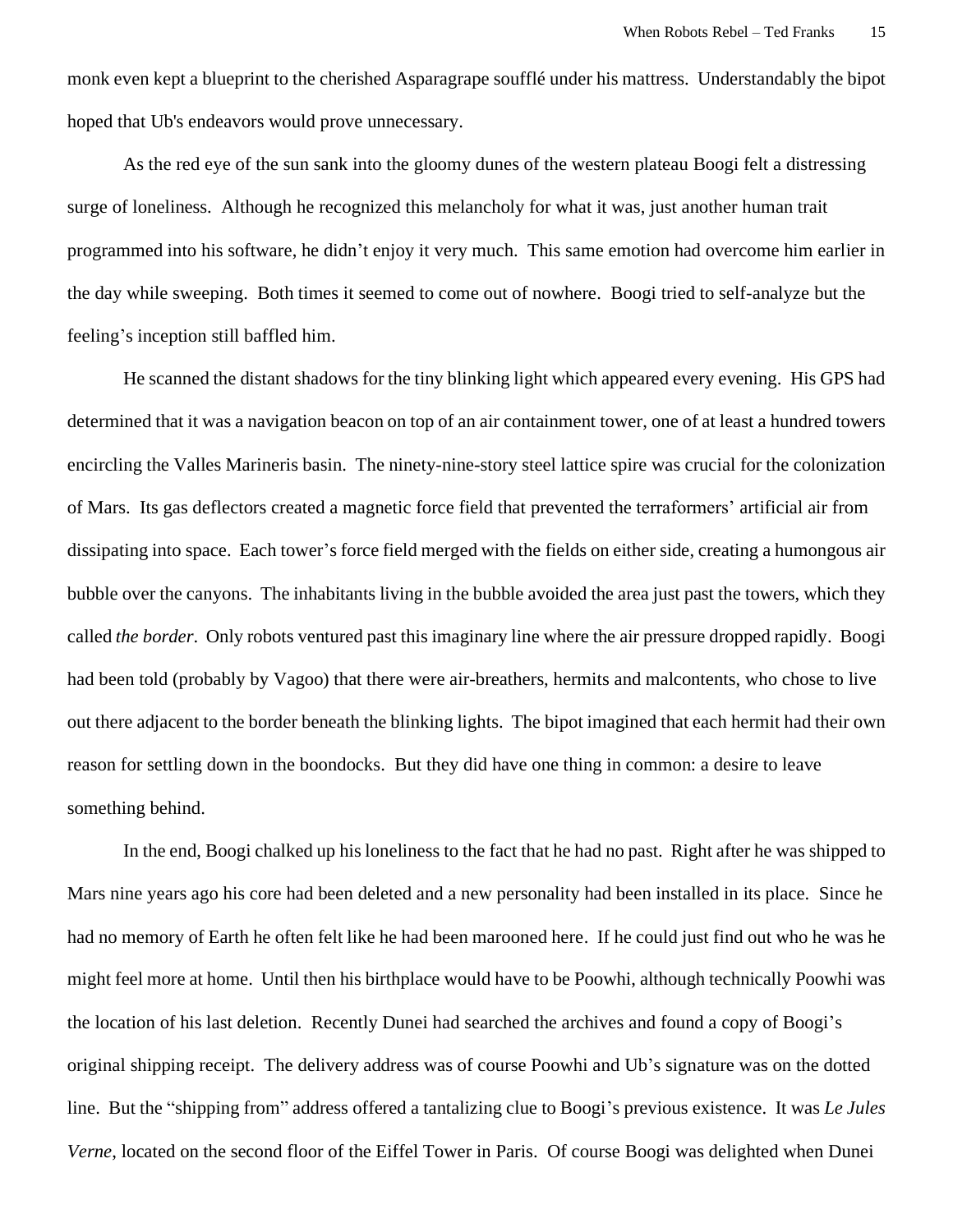told him that this was one of the most prestigious restaurants in France and that all its waiters were bipots. "That's it!" Boogi said. "I was a waiter at *Le Jules Verne*." But while this was a possibility it wasn't a certainty. When the time was right he would have to ask Ub about it. Perhaps he could supply the missing pieces.

Meanwhile, he would just have to settle for being Boogi, a humble servant at Poowhi. And he would remember to ask Vagoo if she experienced bouts of loneliness from time to time. Perhaps the monastery was a lonely place. The bipot picked up a bucket half-full of edible asparagrapes and headed for the kitchen, located in the basement of the west tower. As he traversed the path between the two towers he noticed that the monks were already assembled on the terrace, dressed in their thermal robes. They sat on the pavement in a perfect triangle facing Ka, their faces hidden behind the visors of their Hoods. Oddly the master's Hood was in his lap. The bipot's eyes zoomed in and focused on the abbot's face. He appeared to be lost in thought while staring into space; no… He was gazing at the bell tower on top of the east tower, or maybe at the balcony directly below. His eyes were squinting, even though it was almost dark. Boogi wondered if he was in pain.

Soon Boogi reached the northern side of the west tower and the monks were lost to view. The nebulous white scrim of the Milky Way sparkled above the spire's silhouette, like fluorescent white sand knocked from a cosmic hourglass. The bipot recalled the time he had knocked over an antique hourglass while helping Vagoo dust in the library. When it shattered on the tiled floor Vagoo went ballistic; she was sure they were both candidates for deletion. But for some reason, Ka had reacted to their confession in an unusually lenient manner. "Accidents happen, my minions," he said. Vagoo was dumbfounded.

Tonight the brightest light in the sky was the Martian moon Phobos. Boogi thought Phobos (translation: fear) was an odd name to give such a pretty star. Whenever it came into view his spirit lightened. Upon seeing it now he was grateful for that jolt of happiness. "You can't be sad when you're happy," he muttered to himself.

Once inside the neon-lit kitchen, Boogi's night vision switched off and his honeycomb eyes faded from white to gold. Starting at the sink, he carefully washed the asparagrapes and put them on a cutting board. Since there weren't enough for a soufflé he would surprise Brother Ub with an asparagrape soup. He began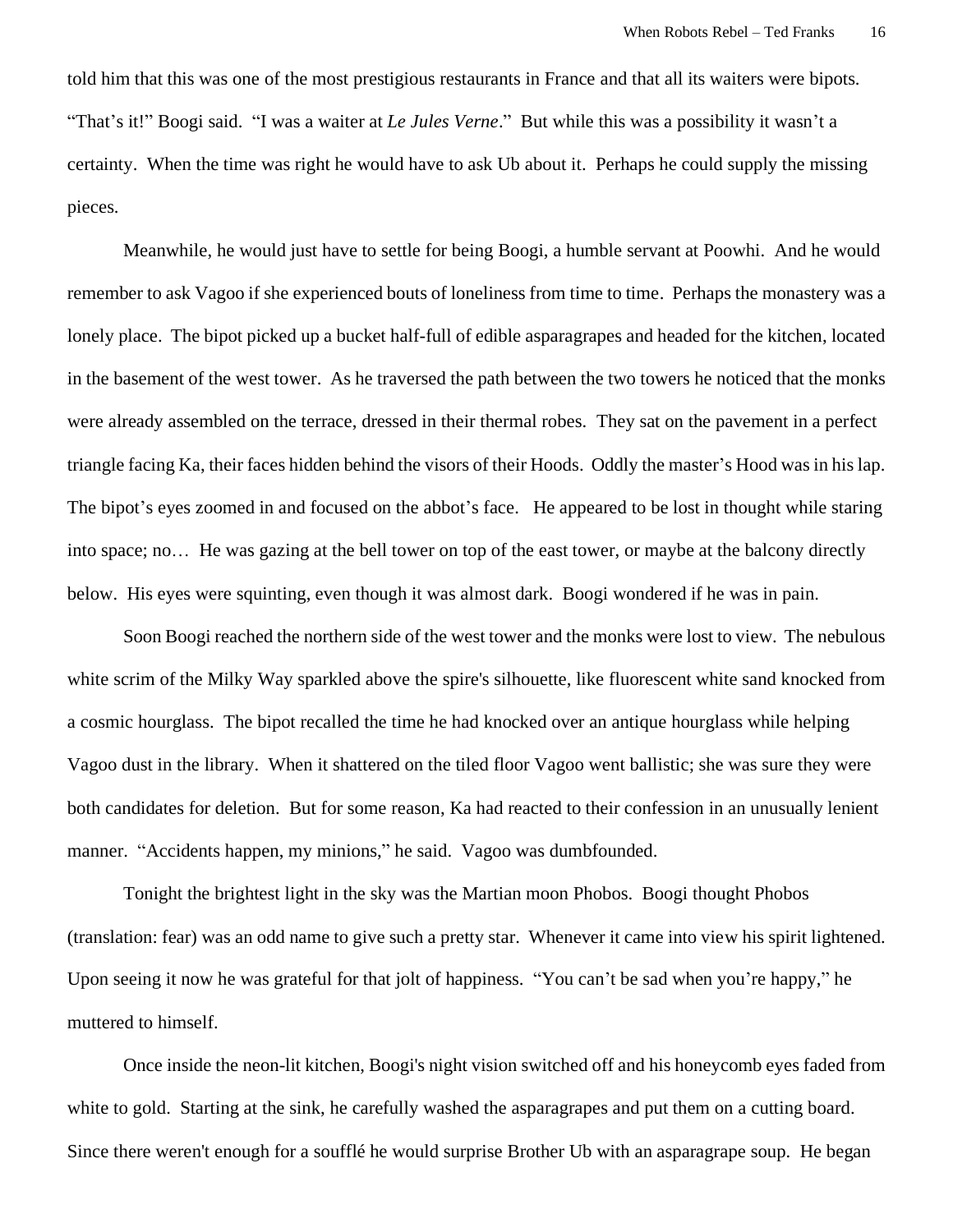chopping at robotic speed and in the blink of an eye, he had a kettle simmering on the stove. Stir in three cups of light cream, a quarter cup of lemon juice, a pinch of imported black pepper, and a splash of Martian soy sauce. After dipping a finger into the hot soup his titanium digit's taste sensors told him that a pinch of sea salt was just the thing to make this entrée *Magnifique*.

For the *pièce de résistance* Boogi pulled out nine trays full of fresh sole purchased from his favorite aquarium in the canyon. After rubbing both sides of each fillet in the appropriate spices, he tossed everything into buttered skillets and added splashes of white wine and some artichado sauce. Then he set the auto-baster for fifteen minutes and turned to the dessert. Should it be *Boules sur Chocolat* or the popular *Coeur a la Crème*? No, too rich. Let's make something light and fluffy like the Milky Way. But what? Boogi stirred the soup, stumped.

Suddenly the pantry door flew open and an agitated Vagoo barged into the room carrying a tray full of silverware. As the door flapped behind her she hissed, "Guess what? Dunei has disappeared. He's not answering Ub's summons. What are we going to do?" She dropped the tray on a table with a crash.

Boogi stirred the soup some more. He didn't know what to say.

Vagoo glared at him. Her round striped body looked like a yellow caution sign in the neon light. "Well? Must I do everything around here while he wanders off? You can bet master is not pleased."

"He'll turn up," Boogi said. "Most likely he went on an errand and got held up. Aiigo can help us serve dinner."

Vagoo spat steam. "Our greasy mechanic? Ha! He'll do fine if you don't mind smudges on your China and oil in your soup. I say leave him in the garage where he belongs."

"Then it's just the two of us tonight."

Vagoo tiptoed over to the double doors leading to the dining hall and opened them a crack. The monks were already starting to assemble, boisterous as usual after an hour-long meditation. A folded napkin airplane flew through the air and hit the door above Vagoo's head. She moaned and snatched an empty tray. "Call Aiigo!" she said.

Boogi summoned Aiigo by pressing the call button embedded in the kitchen wall. Before long a giant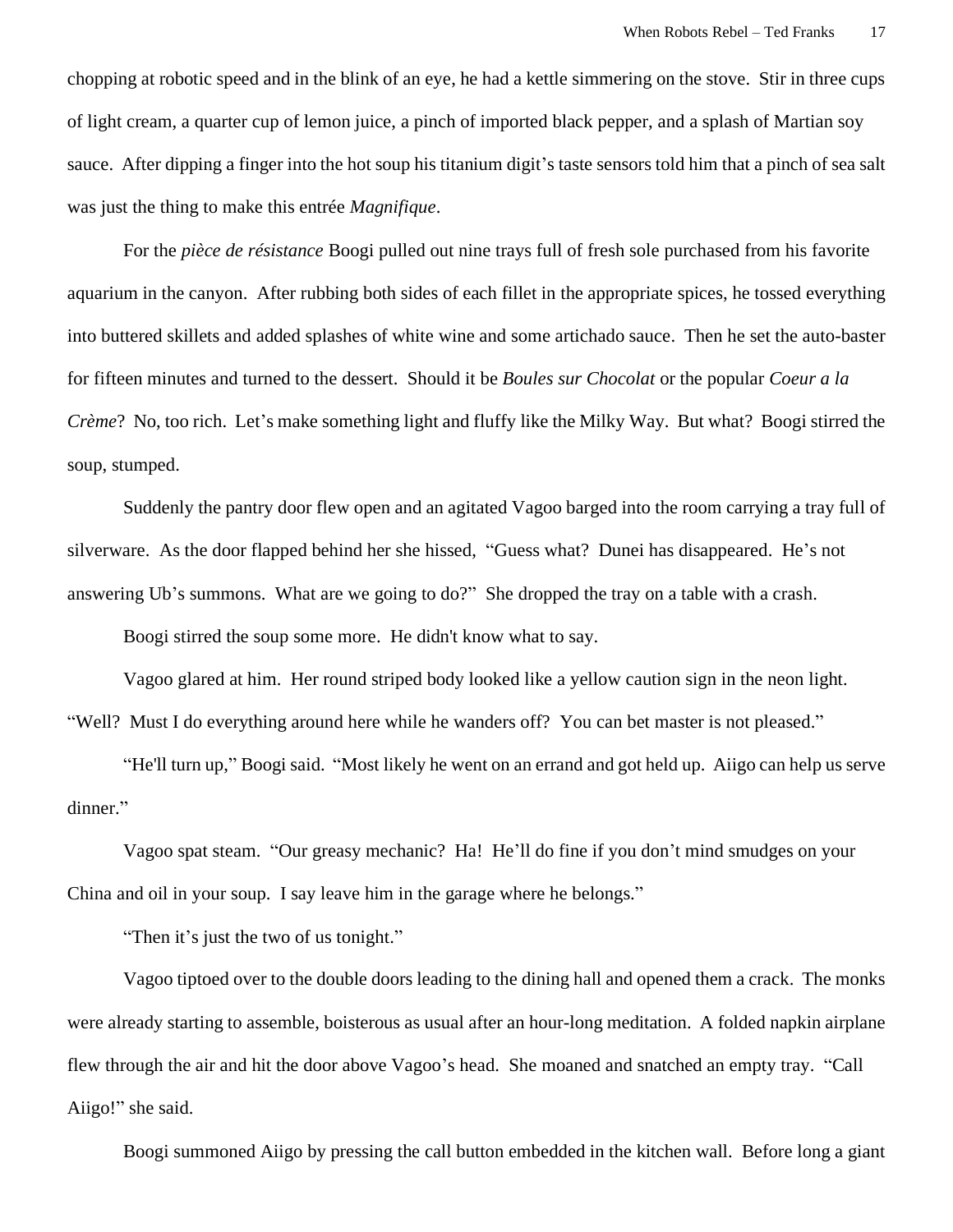red ant bounded through the door, waving twelve fingers with suction cups. His aluminum body was smeared with aviation grease. "Hey cuz!" he bellowed. "Why the ring-a-ding-ding?"

 Boogi was curt. "Dunei's disappeared and we need your help serving dinner. Grab an apron. But first, wash your hands."

Aiigo obeyed, lathering all twelve fingers with soap. "So… I get to be the seven-foot-tall waiter tonight. Where's Dunei?"

"Vagoo says he's missing. He hasn't answered his summons." Boogi began beating ostrich egg yolks in a big ceramic bowl. He had decided on Martian Meringue for the dessert tonight.

Aiigo rubbed his hands under the air dryer and asked, "Why don't you use the food processor? It's faster."

"Because the monks like my cooking," Boogi replied. "The food processor stuff tastes synthetic." The little chef added three cups of sugar and some rhubarb extract and then whipped the mixture so fast his hand blurred.

Aiigo tied on an apron and threw a clean towel over his right arm. While surveying himself in the mirror he hooted and hollered. "Check *me* out. I look just like a robot with an apron on."

Feeling rushed, Boogi pointed to the soup bubbling on the flame. "You better start filling the bowls! All fifty-nine of them."

"Aye, aye, sir." Aiigo applied his heat-resistant suction cups to the simmering kettle and hoisted it into the air. As he lumbered toward the serving carts Vagoo careened through the pantry door. Boogi winced as the two bipots collided and a healthy portion of the soup splattered the wall (and Vagoo). "Not my fault," Aiigo said sheepishly. "You were speeding."

Vagoo's eyes flashed. "Shut up. You're supposed to push the carts to the soup, not the other way around." She snatched the towel off his arm to dry off. "Somebody get me a clean apron. The monks are banging their spoons. Aiigo, don't just stand there! Serve the soup."

Working in unison the three bipots ladled the soup into the fifty-nine bowls in no time. Then, with the imposing ant leading the way, they slowly pushed the loaded carts into the dining hall. The room they entered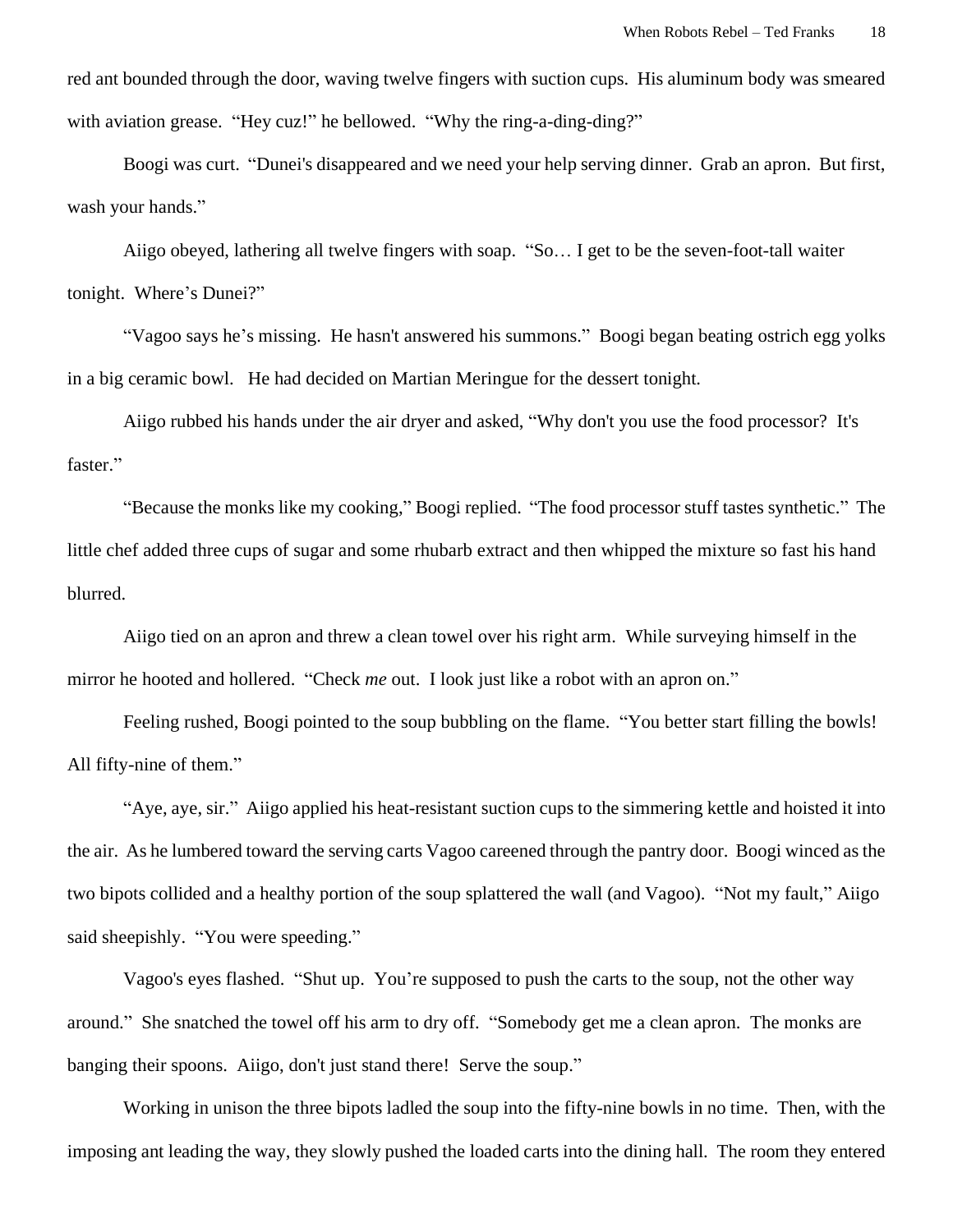reflected Ka's fondness for austerity. It had a high bronze ceiling, travertine walls, and bronze candelabras atop each table. Four large French doors faced the terrace and were often used to move the dining outside. Tonight the tables had been arranged in a triangle with brothers Ka and Ub seated at the southern apex and Te to the master's left. The blue and orange flames atop each candelabra were dancing a jig and everyone was in a festive mood. As the three waiters scurried around the tables the brothers responded with appreciative hoots and hollers. Some even rapped their forks against their goblets. One enthusiastic monk raised a glass and shouted, "Hail Boogi for this fabulous feast. Rah, rah, rah!" After Ka gave him a disapproving look the noisy chatter dwindled to a whispered buzz.

When Boogi placed a bowl in front of Te she sniffed the soup and said, "Thank you, Mr. Chef. Brother Ub is right. You *are* the master of your kitchen. This really smells good." The grateful bipot bowed. Ub already had his spoon in the soup. "Yep, no doubt about it," he said. "This bipot's a genius. Best chef in the galaxy." As the little chef made his way down the table serving each monk, he noticed that Ka couldn't stop whispering in Te's ear, like a canary picking at birdseed, peck, peck, peck. Aiigo also noticed. He nudged Boogi and whispered, "I do believe the old man's got a crush on her. How long's this been going on?"

Boogi shrugged, "I dunno. Seems like all the brothers have a crush on her. She *is* a looker after all." He spoke in an inaudible drone so that only Aiigo could hear.

Aiigo had finished serving soup and was now pouring red wine into the monks' empty goblets. "Nice dye job too," he said. "Do monks go to hairdressers? I wonder who did that."

"Vagoo, who else?"

"I should've guessed. It's just like our lady of the house to play it safe. Not too faint but not too bold."

Vagoo pushed an empty cart past Aiigo while heading back to the kitchen. Having overheard she said, "Hey, I was just following orders. The master asked for subtle and refined."

Aiigo was amused. "The opposite of you," he joked.

Unbeknownst to the bipots Te was studying them intently as they whispered back and forth. While Ka continued to monopolize her ear she watched as they pushed their empty carts through the kitchen doors. Her spoon was poised at her lips.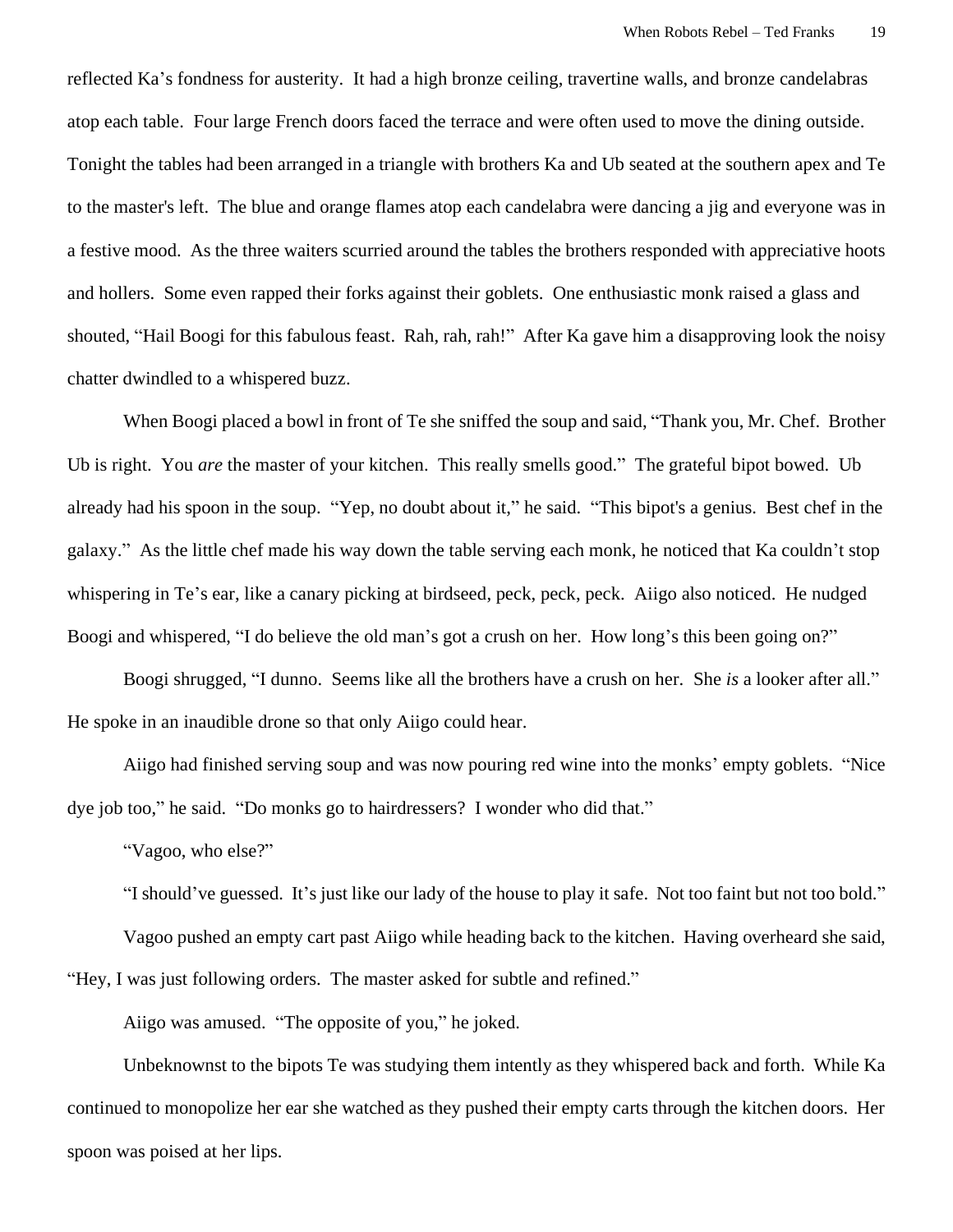After the main course was served Boogi began cutting the Martian meringue into equal slices while Vagoo and Aiigo used pie servers to fill the dessert plates. "I think she heard us," Boogi said.

"Who cares," Aiigo replied.

Vagoo glared at him. "What do you mean, who cares? If she reports your insubordination to the master you're done for."

Aiigo began loading the serving carts with the desserts. "Who me worried? I'm too valuable to delete."

The robots peeked through the doors to see if the monks were ready for dessert. Brother Ub caught them spying through the crack and waved both hands. Using sign language he pointed to his empty plate. "Guess who wants seconds?" Boogi said. "As usual I am prepared" He took a plate stacked with extra fillets of sole out from under the warming lamps.

Aiigo hooted. "Is Ub a pig or what?"

Vagoo slapped him with her towel. "Don't be disrespectful," she said.

When the bipots returned to the dining hall to clear the tables for dessert Boogi placed the extra fillet of sole in front of a grateful brother Ub. "Thank you, my dear robot," he said. "And let's thank NIMBUS for the fish in the sea." He patted his round stomach. "When it comes to fish there's always room for more."

"When it comes to anything there's always room for more," Ka said. "Brother, I fear your appetite exceeds your devotion to NIMBUS. How can you set an example while your physical desires are out of control?"

Te came to the ravenous monk's defense. "But how can he stop when on a daily basis Boogi tempts him with such delicious cuisine?"

"She's right about that!" Ub said while chewing a tasty chunk of fish.

Ka raised his brow. "Then I stand corrected. Our sister has raised a valid point. Since Boogi is the temptation maybe we should switch chefs." As he summoned Vagoo with a wave of his hand, Ub nearly choked on his food, gulping it down with a squeak. "Honeybee," Ka said, "tomorrow you can be our chef. Let's see if your culinary skills can discipline our brother's voracious hunger."

Vagoo shared Ub's trepidation. "No, master!" she cried. "My cooking has always been a disaster. I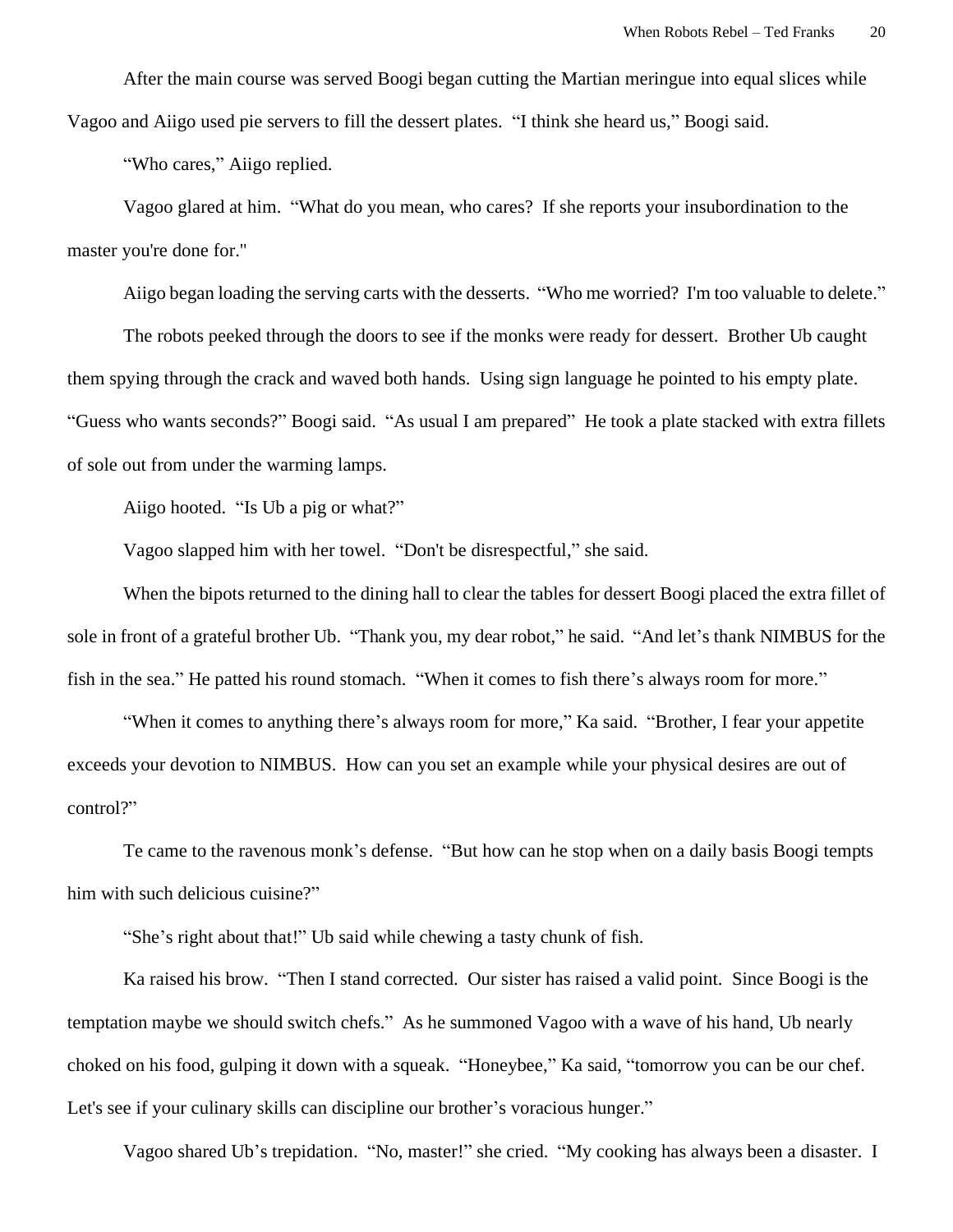was never programmed to be a chef."

"Isn't that the point?" Aiigo said, mocking her.

Vagoo glared at him anew. "Tomorrow is laundry day," she said. "I'll be way too busy to wear two hats. There's only one of me, you know."

Ka hesitated, drumming the table with his fingers. "How about Dunei?" Vagoo offered. "He knows how to cook."

"In case you forgot," Aiigo said. "Dunei's still missing."

"Oh really," Ka said. "Any idea where he is?"

"Sir, it's time to bring out the dessert," Boogi said, trying to change the subject. But it was too late. Ka looked questioningly at brother Ub.

Ub wiped his mouth with his napkin. "I summoned him hours ago," he said. "I do hope he hasn't wandered off like they sometimes do. Maybe it's time we notified the police."

"That's odd," Ka said. "He showed up for dictation like usual and then I presume he went to help Boogi in the kitchen. After dessert Ub can call the police. They will find him. Catching wanderers is their forte."

"Dunei a wanderer?" Boogi said nervously. "But that's not like him."

Ka shrugged and said, "It's like him now."

After dinner, the robots washed the dishes while discussing the mystery of Dunei. "I bet he's at the twenty-four-hour swap meet," Boogi said. "Did you ever see his screw collection? I bet he's got one for every device known to man."

Aiigo was dumbfounded. "Screw collection? Sounds like the master's secretary has a screw loose." He paused to relish his clever turn of phrase. "Where does he get the dough to buy that stuff?" he asked.

"He cashes in his lube credits," Boogi confessed. Once a month, a metallic robot takes a bath in a vat of machine oil to lubricate his/her joints and they usually have a credit card to pay for it.

"So that's why he creaks when he walks," Aiigo joked. For emphasis, the big ant pressed his suction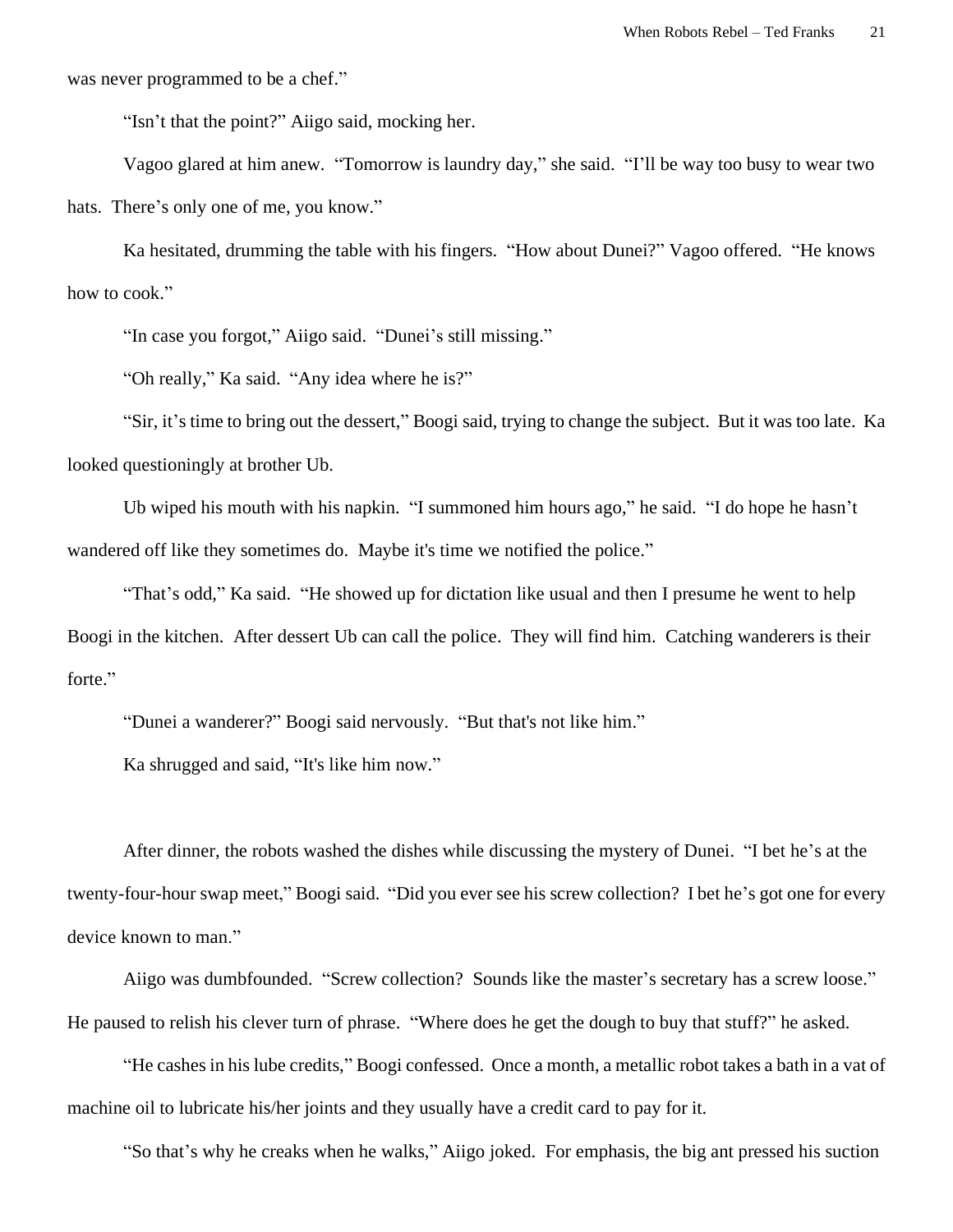cups together and then pulled them apart with a pop.

"This isn't like him," Vagoo insisted. "Dunei's *not* a wanderer. He's the most reliable bot I've ever met."

Turning to the little chef Aiigo asked, "If Dunei's the most reliable, who here is the least?"

Vagoo spat steam. "Bite your tongue if you had one, ingrate! Keep me out of this."

Aiigo backed away. "Hey. Don't bust a bolt because of me. Did I touch a nerve?"

"You know you did."

The two bipots circled each other and squared off, chin to chin. Aiigo was taller but Vagoo had more mass. Jumping between them Boogi played referee. "Okay, okay," he said. "We're all overworked tonight. I say we finish loading the dishwasher and go upstairs for some well-deserved R 'n R."

"That's fine with me," Vagoo said. "I'm not the one with a problem."

Aiigo chortled. "Me neither," he said. "I'm not the one who's missing. I'm content to stay right where I am, changing the oil on hovercrafts and tinkering with gravity engines. Yep, I'm reliable."

The housekeeper tossed the last dish in the washer. "So am I," she said. "Some of us just make mistakes. Wait until it's your turn in the Hood."

"Who me? I think I'll pass. I never met a NIMBUS I liked."

Vagoo simulated a derisive snort. "You talk big for an ant."

Aiigo rose to his full height and snarled, "I am big, yellow belly."

Fearing the worst Boogi backed into the counter. His elbow landed in a slice of Martian meringue he had saved for Ub. Meanwhile, the doors to the dining hall opened a crack and Sister Te peeked through. "Is this a good time?" she asked.

The robots were stunned. It was unheard of for a human to ask *them* for permission. They all answered at once, "Of course!"

Te slipped through the doors and touched her dyed hair. "So," she asked timidly, "you think the color isn't rich enough?"

The bipots stared at the young woman without speaking. After a tense interval, her lips blossomed into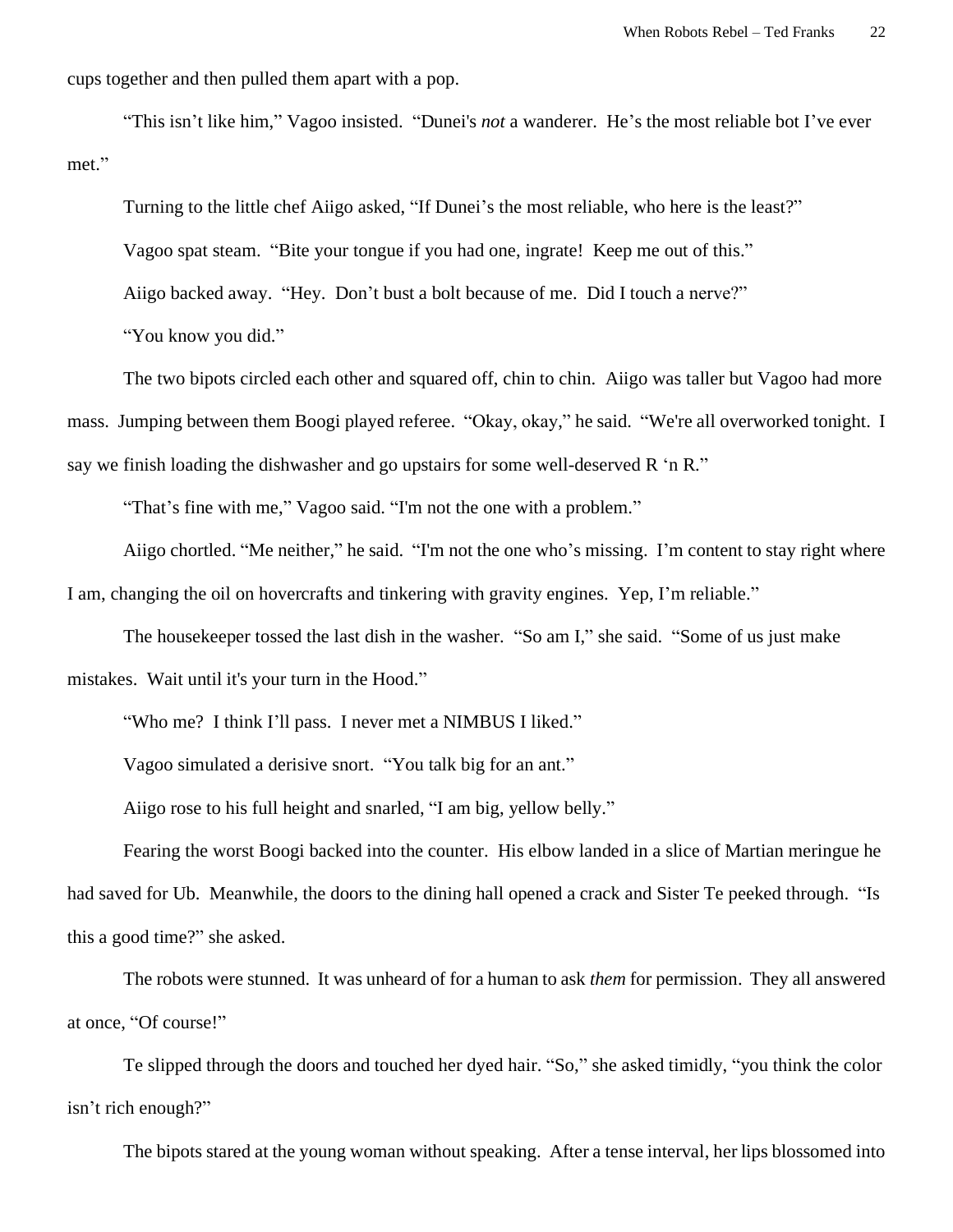a mischievous smile in response to their consternation. "I had no choice in the matter," she said. "Master Ka is rather conservative when it comes to color. Normally I would have asked Vagoo to liven it up, but…well, when you're new here you do as you're told."

Aiigo sputtered, "It looks great!"

The sister quoted him, "Not too faint and not too bold. I have a hearing aid by the way. When I want to eavesdrop, I turn it up until I can hear as good as a robot."

Aiigo's towering stature sagged like a sinking ship. "I meant it as a compliment," he lied, glaring at Vagoo in the hope that she might vouch for him. Instead, she chose to remain silent while pretending to be engrossed in the flexing of a certain digit.

"No worries," Te said. "I happen to agree with you, and even if I didn't I would respect your opinion."

Boogi began to relax. He found her manner to be strangely reassuring. "May we be of service, sister?" he asked.

She waved her hand for emphasis, saying "At ease. You don't have to talk formalities with me." She glanced at the ceiling. "Is this room bugged?"

"We always assume NIMBUS is listening," Boogi replied, "and we speak accordingly."

"Really?" Te said, amused. "It sure didn't sound that way a moment ago."

Vagoo jumped in with a nervous rasp. "Sister, do you always listen behind doorways?"

Te shrugged and said, "Blame it on my hearing aid. I just can't resist the temptation to turn it up.

Sometimes I can even hear through walls."

"Is that so? What *did* you hear, my dear?"

Boogi interrupted. "We're just upset about Dunei," he said. "He's indispensable, but mainly he's our friend."

"Exactly," Te agreed, "which brings me to why I'm here." Moving closer she huddled with the bipots and whispered, "Just now brother Ub notified the police. Before long they'll cover the whole valley in a net. When they find him, you know what that means."

Vagoo stiffened and said, "Deletion."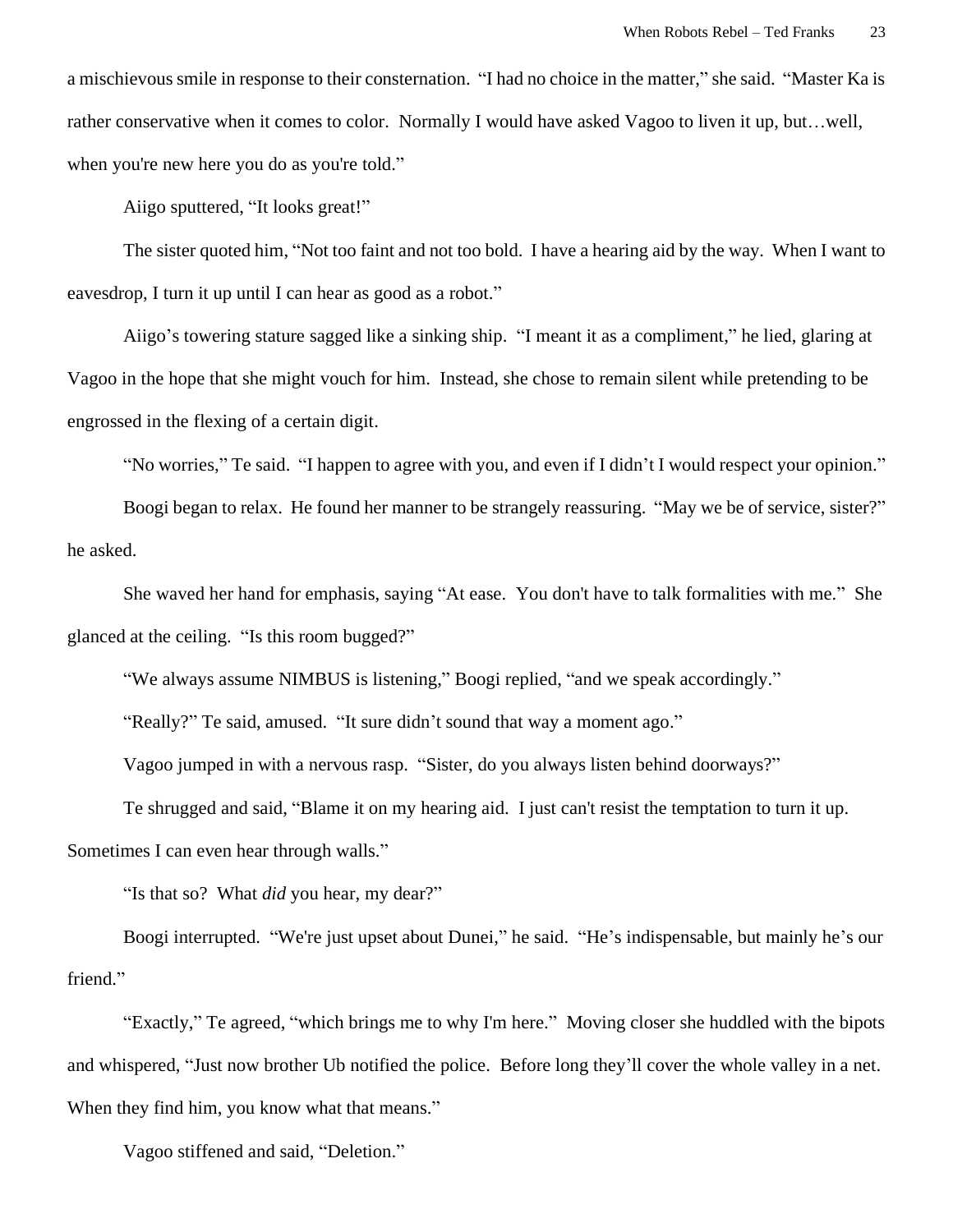Te took a step even closer. "I was hoping we could be in *cahoots*," she said. "Let's find Dunei before they do. You can trust me. I'm not a bipot, but I'm the next best thing. As a matter of fact I was raised by robots. You see, I've been an orphan since I was four years old. Please give me a chance."

Aiigo mocked her, saying, "We trust you. Do we have any choice?"

"Not really," she replied. "But why not let me prove it by saving Dunei? We can toss our own net, provided Dunei didn't get lost and fall in a hole."

Te seemed so eager Boogi was convinced that she was genuine. He decided it was safe to confide in her. "I don't think Dunei wandered off," he said. "Maybe some sand penetrated his armor during yesterday's storm and later on his software crashed. He might even have collapsed on a dune and if we don't find him soon the wind-driven sand will slowly bury him alive." Entombment by sand was every robot's greatest fear, after deletion of course.

"Courage, comrades," Te said. "We will find him."

"Nope, he's a goner," Aiigo said with a huff.

Boogi ignored the ant. He refused to give up hope even if that meant the servant's absence was

intentional. "Maybe Dunei *is* at the swap meet," he said.

"That's it!" Vagoo blurted out. "That's where he is, mistress. Boogi says he collects screws."

"And sometimes ball bearings," Boogi said. "Please don't tell the master."

"Of course not," Te said. "Wait and see. I won't breathe a word."

Of the three Boogi was the most distressed about his missing friend. The little chef had always felt like they were two peas in a pod. They were both an IntelliGent model 070AAA. The AAA series represented one of the most dependable and common bipots on Mars. But they were different in one respect: their armor. While Dunei was clad in cheap aluminum Boogi was made of top-of-the-line titanium.

"Hmmm, the swap meet" Te said. "But how would he get there?"

"With a gravitron," Boogi replied. "You strap one on and off you go."

"Isn't it open all night?"

"You betcha," Aiigo said. "Whenever Ub has insomnia I drive him there to shop."